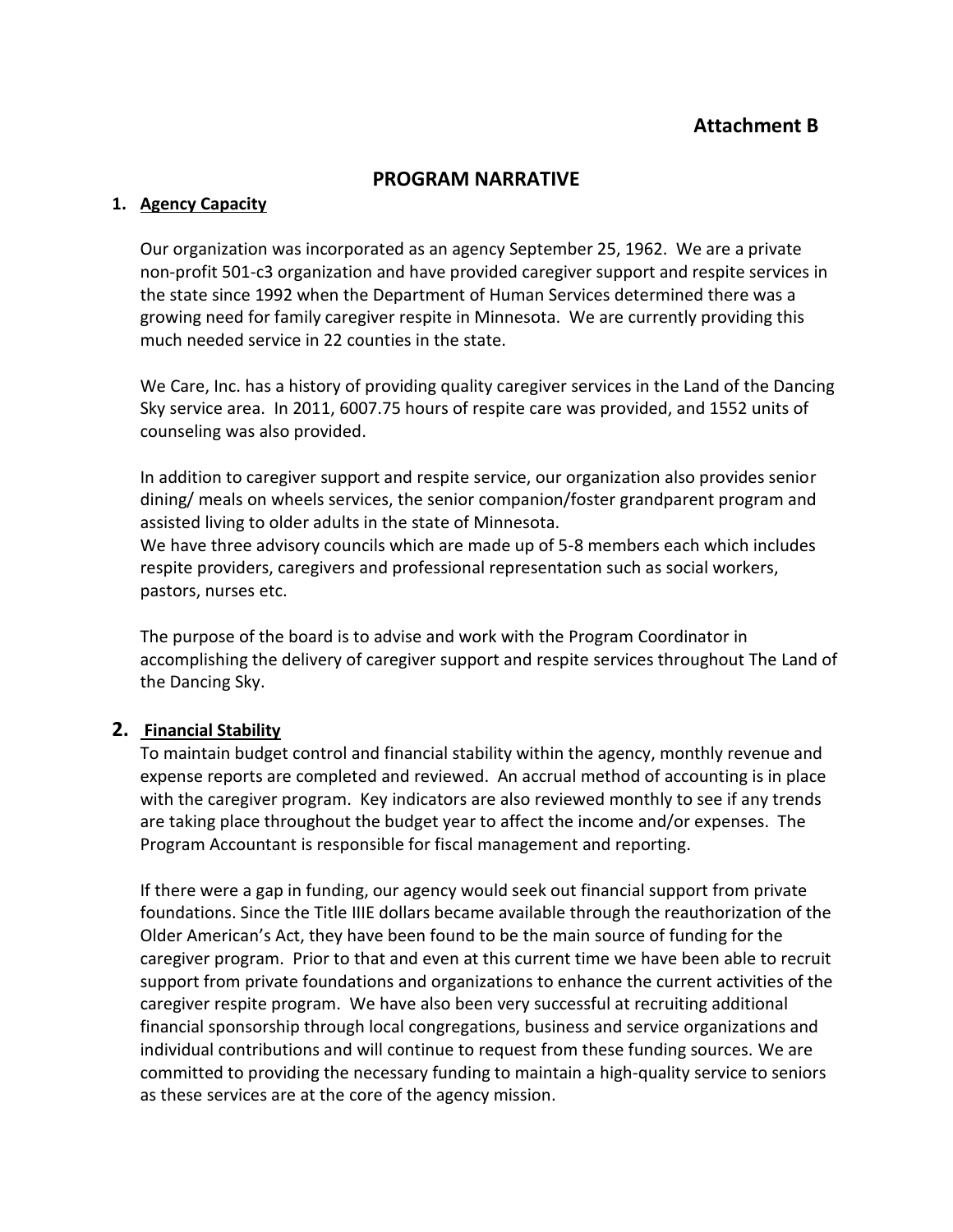Timeline for securing additional funding:

February 15<sup>th</sup>, 2018: The Program Manager and Program Directors will identify a list of potential financial partners in each county of the services area.

December 31<sup>st</sup>, 2018: Regional Staff will investigate the United Way and United Chest organizations in each community and submit proposals for funding as appropriate.

Ongoing: The WE CARE, INC. Advancement staff including the grants writer will develop requests to foundations and other local funding sources.

**Ongoing:** The WE CARE, INC. congregational staff will meet with area congregations on behalf of the Caregiver Support and Respite Program to request the direct congregational gifting dollars that are contributed to Us Care, Inc.

We have AC/EW contracts with XYZ Counties. The contracts are renewed each year.

All third-party payers are maximized whenever possible for qualified recipients. Third party payers are billed by the  $15<sup>th</sup>$  of the month following services by the Senior Program Accountant.

# **3. Cost Sharing**

We Care, Inc. will seek cost sharing revenue with our respite, counseling and coaching services.

When a referral comes in for caregiver services, the Program Coordinator contacts the caregiver family to make an appointment for an in-home assessment. Part of this initial assessment includes an explanation of the cost sharing procedure and the cost sharing scale. Clients indicate where they fall on the scale and provide their signature so that we know they have an understanding of cost sharing responsibility. Nobody is denied service due to lack of ability to pay and all donations are kept confidential.

Clients self-report where they fall in the income range and pay the hourly fee indicated on the cost sharing scale. In cases of extreme hardship, a client may be waived from cost sharing on a case-by-case basis with permission from the Area Agency on Aging. Examples of extreme hardship include high medical costs or living expenses.

Clients will receive monthly reminders of the number of respite hours they receive and the agreed upon cost share amount based on the units of service they have received. No one is denied service due to inability or unwillingness to pay.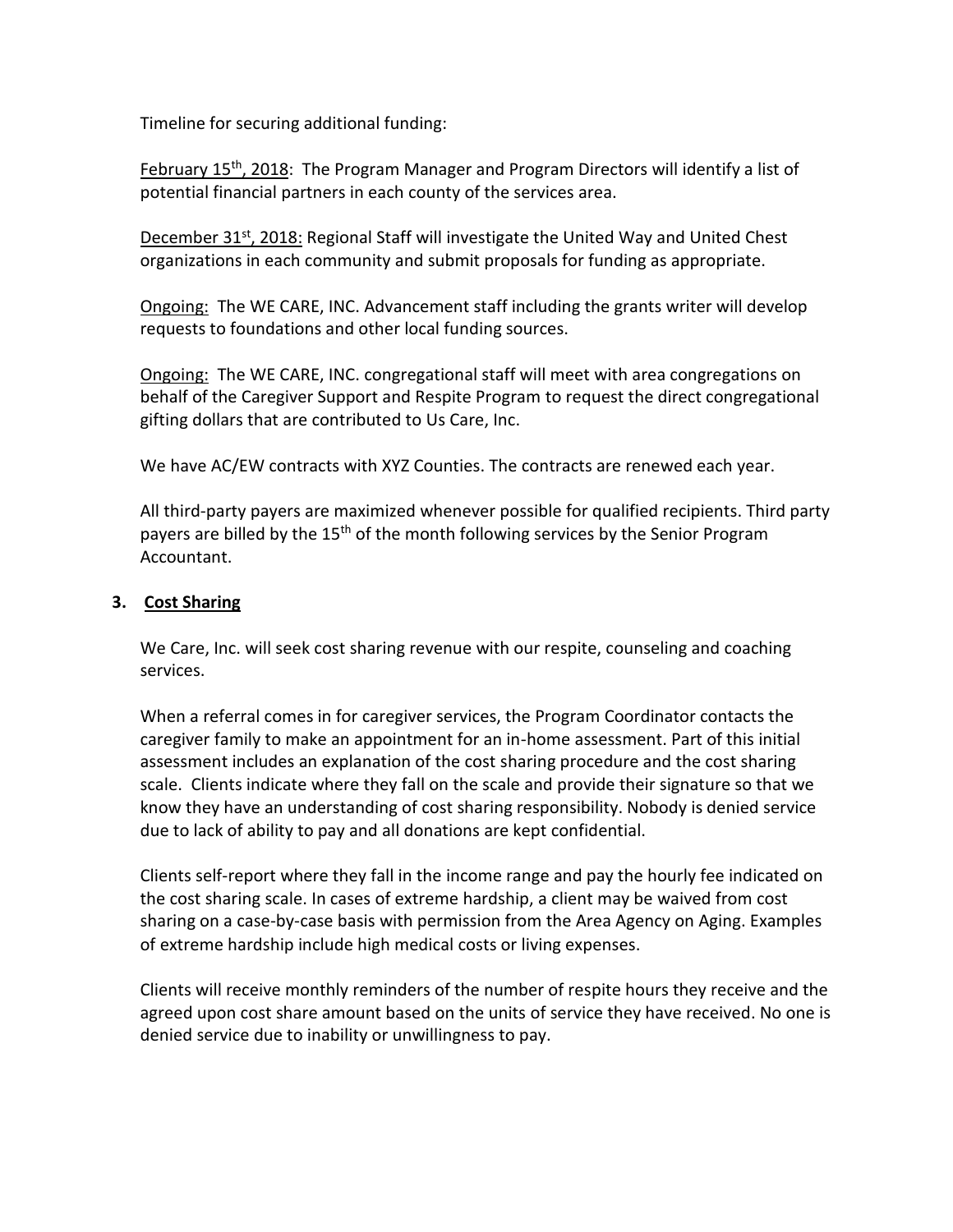All third-party payers are maximized whenever possible for qualified recipients. Third party payers are billed by the 15<sup>th</sup> of the month following services the Senior Program Accountant.

In December, 2012, WE CARE, INC. conducted staff training on the new cost sharing policy. This training included a script for coordinators to utilize when doing the initial assessment with a new family. It also included training on how to educate the respite volunteers on the cost sharing policy and how to appropriately accept this payment or any other donations from our clients or family members.

When we enroll a family in the caregiver program and they are not accessing services we will follow-up to find out the reasons they are not utilizing services. If it is a financial reason that they are not participating we will work to resolve the issue so they are comfortable in using services.

Any cost share payments collected will be deposited in our local accounts and designated in a separate revenue resource account specified for Regions 1,2, 4 caregiver services. These payments will be identified on our quarterly reports as cost share payments collected.

The full cost of service is divided by the number of unites being projected to serve.

Please see Attachment: 2018 Cost Sharing Scales

# **4. Group Sessions Fees**

Program Coordinators have had discussions with participants as to whether or not fees will cause loss of interest and the feasibility of implanting cost sharing for 2018. The majority of participant's opinion was that it would cause loss of interest and we would have fewer participants in the group sessions.

Program participants felt that support groups are often the first service caregivers utilize. Participants stated that it takes courage to show up and if they are presented with a cost/sharing scale as soon as they arrive it would be detrimental. Participants felt that having a donation bucket would be the best way to get donations. Participants could donate as they wish.

Participants also stated that they felt having participants pay different rates for the support groups and Powerful Tools for Caregivers wouldn't be received well. They felt it would be better to have a standard rate for everyone.

# **5. Subcontracts**

We plan to continue our Alternative Care and Elderly Waiver agreements that we have with each county.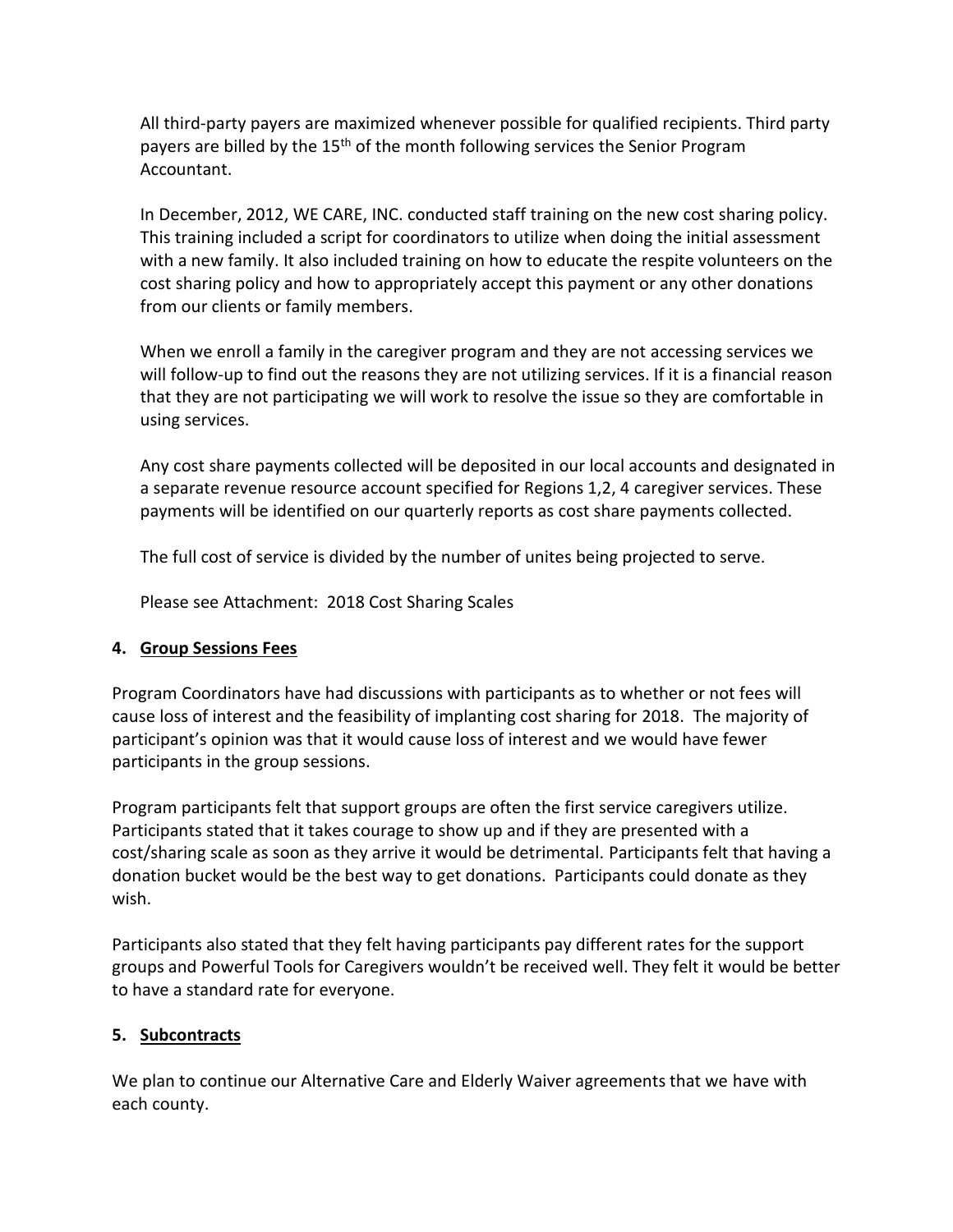## **6. Service Expansion into under-served areas**

We seek referrals from churches, service providers and community members for families who may benefit from caregiver services. This includes low income and or minority clients.

We seek isolated caregivers by working with people who may have contact with these families. An example of those that we contact for referral include postal workers, meter readers, pharmacists, physicians, discharge planners, parish nurses, churches and grocery store workers. In addition, we often find isolated families from community members who attend a workshop or presentation that we are offering.

We are a flexible program with a menu of services and are willing to go anywhere in the counties where services are needed.

We also market our program through the senior linkage line.

## **7. Service/Program Delivery Plan**

The WE CARE, INC. Caregiver Support and Respite Program offers support to family caregivers through in-home respite, group respite, caregiver counseling, caregiver coaching, support groups and educational workshops.

**In-home respite** is provided to caregivers who are taking care of family member. The program is designed to respond to the needs and preferences of the caregiver and care receiver.

When a referral comes in for respite care, the program coordinator contacts the caregiver family to make an appointment for an in-home assessment. We try to make the assessment a comfortable and informal visit during which the coordinator asks about the specific situation, needs, and preferences of the caregiver and care recipient. The coordinator explains the sliding fee scale, the client agreement, and the release of information form, all of which are signed by the caregiver. They talk about (and possibly contact) other area providers that might be helpful to the family and together they fill out the NAPIS intake form. The coordinator will offer written information and/or videos pertaining to the chronic illness of the care recipient or various caregiver issues and proceeds to set up an appointment time to bring a trained respite worker to the caregiver's home for introductions and approval. The caregiver has the opportunity to provide on-the-job training to the respite worker that is specific to the needs of the care recipient and a respite schedule is set up between the caregiver and the respite worker. The WE CARE, INC. coordinator monitors the ongoing relationship and contacts the caregiver a minimum of once a month to make sure that all is well. In most cases, the respite worker becomes an "honorary family member" as time goes by and the relationship grows.

**Caregiver counseling** includes individual and family counseling, caregiver support groups, and educational workshops designed to increase caregiver competency and confidence and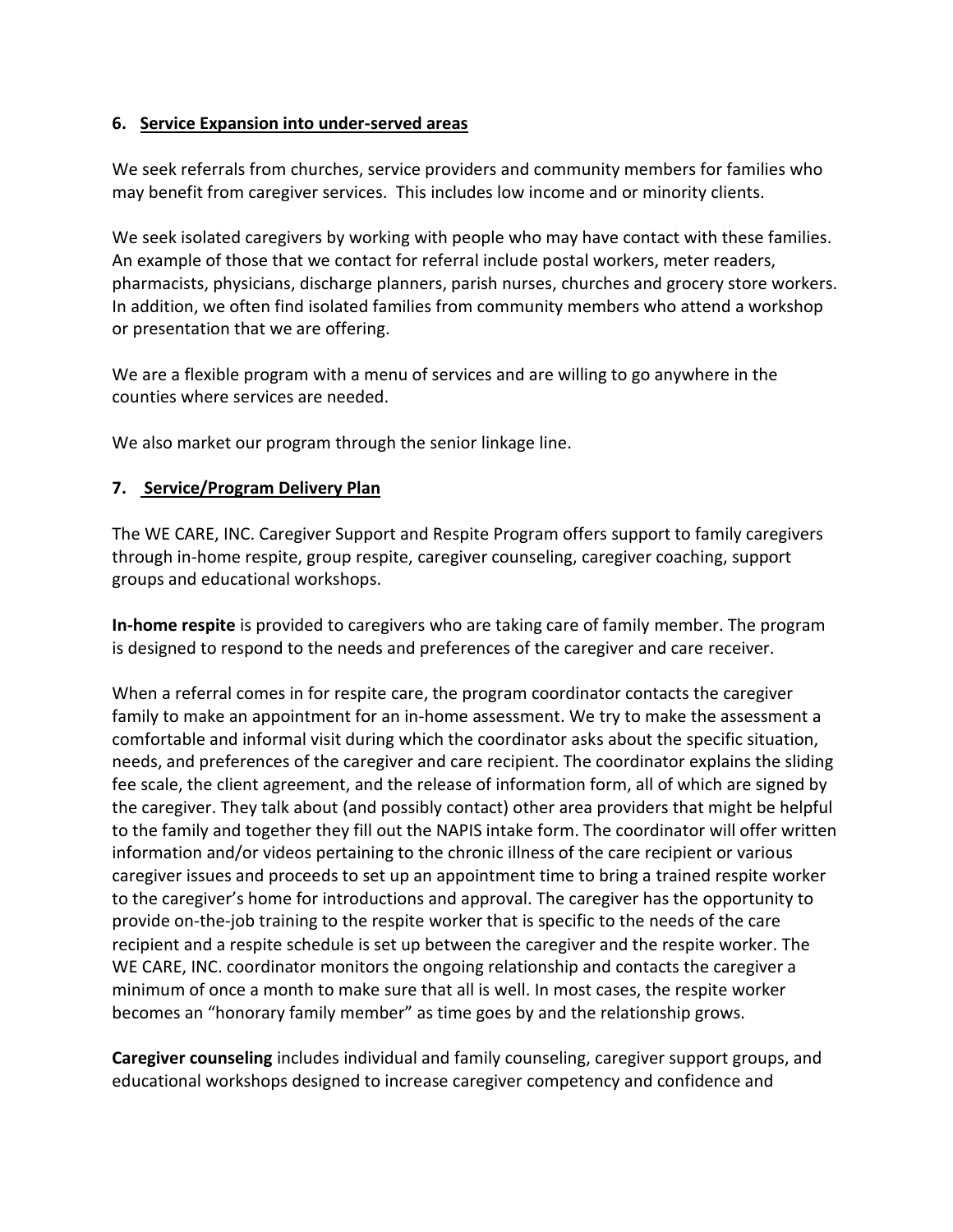decrease caregiver burden through interaction with other caregivers and opportunities for learning, teaching others, and fellowship.

Individual and family counseling takes place at the request of the caregiver to assist them in making decisions and solving problems related to their caregiver roles. It may include identification of needs, coping strategies, establishing a network of support, discussing the impact of caregiving on health, energy or family dynamics. Other area services may be called in as appropriate and agreed upon by the caregiver.

**Support groups (Caregiver Discussion Groups)** are offered once a month and provide support and fellowship with other caregivers, educational topics, and opportunity to network with people who are coping with many of the same situations. Nobody can really understand caregiving except another caregiver. The peer counseling that takes place during discussion groups is invaluable. Everyone is a teacher. If somebody's husband is refusing to take a bath, others are there who have already dealt with that situation and can offer practical advice and encouragement. Guest speakers are called in frequently to offer presentations about self-care, good health, stress, and other subjects requested by the participants. The group belongs to the caregivers and they can set the agenda. Most groups like to have a half-hour of education and a half-hour of discussion but this plan may be put aside if one of the group members has had a bad month and needs extra support from the others. Books and videos from our resource library are offered at each discussion group. Participants may check the materials out and return them one month later. Strong friendships grow out of support groups and participants often stay after for individual counseling with the facilitator.

**Caregiver Coaching** provides caregivers additional tools to assist them in their caregiving role. For example:

- Assisting caregivers in setting reasonable, realistic and attainable goals
- Assisting caregivers in developing effective coping skills
- Assisting caregivers in setting realistic boundaries
- Assisting caregivers to identify where they could use additional help
- Assisting caregivers in obtaining additional resources
- Affirm caregivers' strengths and accomplishments

The Regional Coordinator assists caregivers in assessing their needs, supports, strengths and helps them develop a plan of action. Program Coordinators in Region 1,2,4, have attended the Caregiver Coaching Training.

Caregiver Coaching will be a personalized service that equips family caregivers with the knowledge, skills and tools needed to develop themselves and enrich their role as caregivers. The caregiver coach will assist the caregiver in utilizing available resources, problem solving, identifying strengths and developing effective coping skills.

Some of the specific tasks caregiver coaching can assist caregivers with are the following: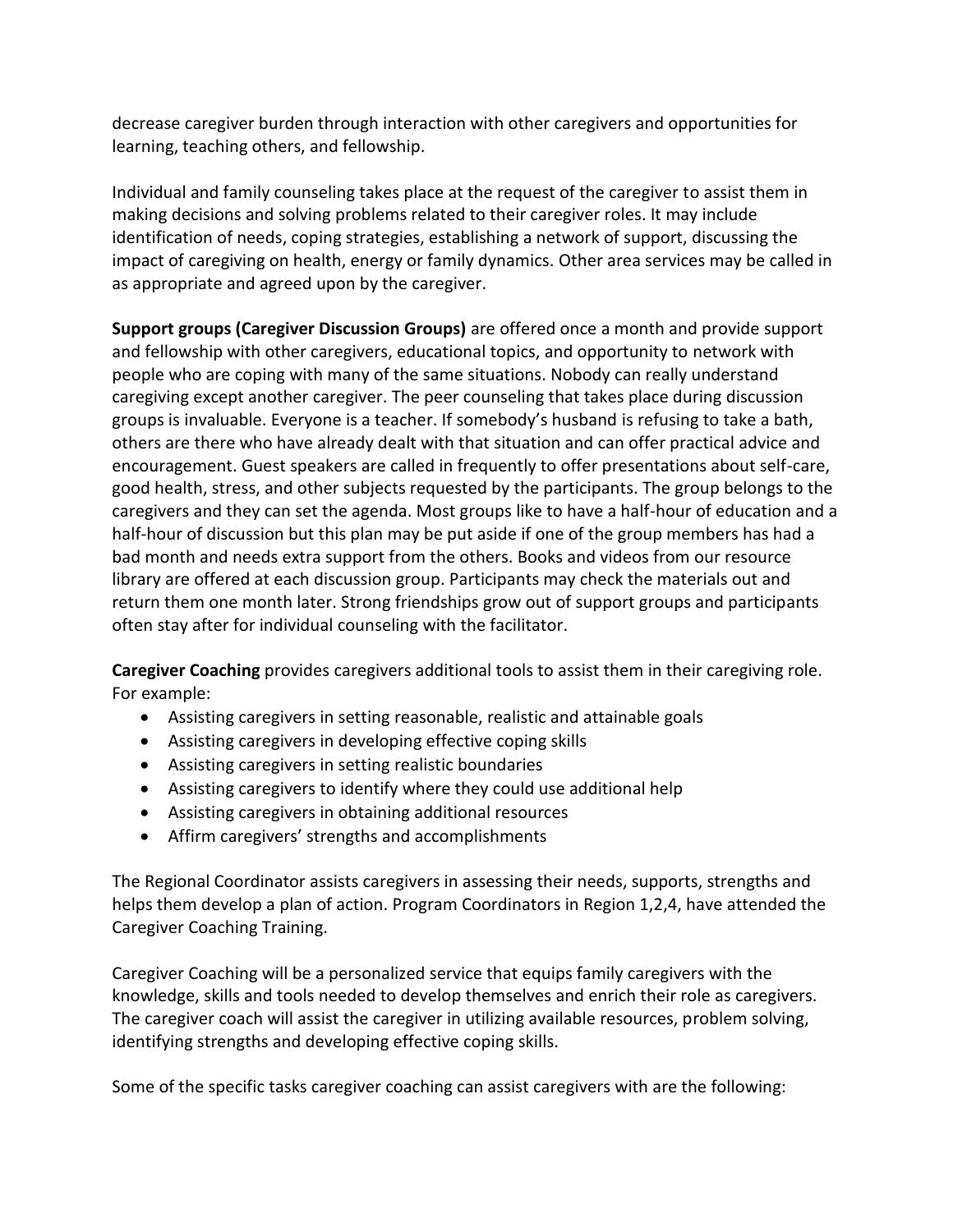- a) Facilitating a family meeting Assisting families in opening the lines of communication and allowing service providers and families to work together.
- b) Assisting caregivers in setting boundaries with the care-receiver, family members and others.
- c) Dealing with guilt, anger and frustration Assisting caregivers in developing effective coping skills.
- d) Setting Goals Assisting caregivers in setting reasonable, realistic and attainable goals.
- e) Caregiver coaching services will be offered as one of our menu of services that caregivers can utilize. We will also approach caregivers about this service when doing initial assessments for in-home respite care.

**Group Respite** is a program where families bring their loved one to a facility for group respite care. It is time off for the caregiver and socialization for the care recipient.

Activities include:

- Coffee and conversation
- Crafts, table games, puzzles and cards
- Guided reminiscing and discussion
- Gentle physical exercise
- Movies and old radio shows
- Field Trips
- Various other activities

**Caregiver educational workshops** are held annually for the purpose of building caregiver capacity to provide, manage, and cope with ongoing caregiving. Guest speakers are recruited and topics include living with chronic illness, identity theft, health care advocacy, loss and grief, strategies for improved sleep, stress, self-care, depression, Alzheimer's disease, Parkinson's disease, dealing with guilt, and more.

**Powerful Tools for Caregivers** Powerful Tools is a six-week educational program which focuses on the needs of the caregiver. It is for family and friends who are caring for older adults who have Alzheimer's Disease, Parkinson's Disease, suffered a stroke or similar long-term health conditions. The class provides participants with the skills and confidence caregivers need to better care for themselves while caring for others.

Many class participants report that they have fewer feelings of anger, guilt and depression and increased confidence in coping with the demands of caregiving. They are also more likely to use community services that help ease their burden.

The class titles are:

- Taking Care of You
- Identifying and Reducing Personal Stress
- Communicating Feelings, Needs and Concerns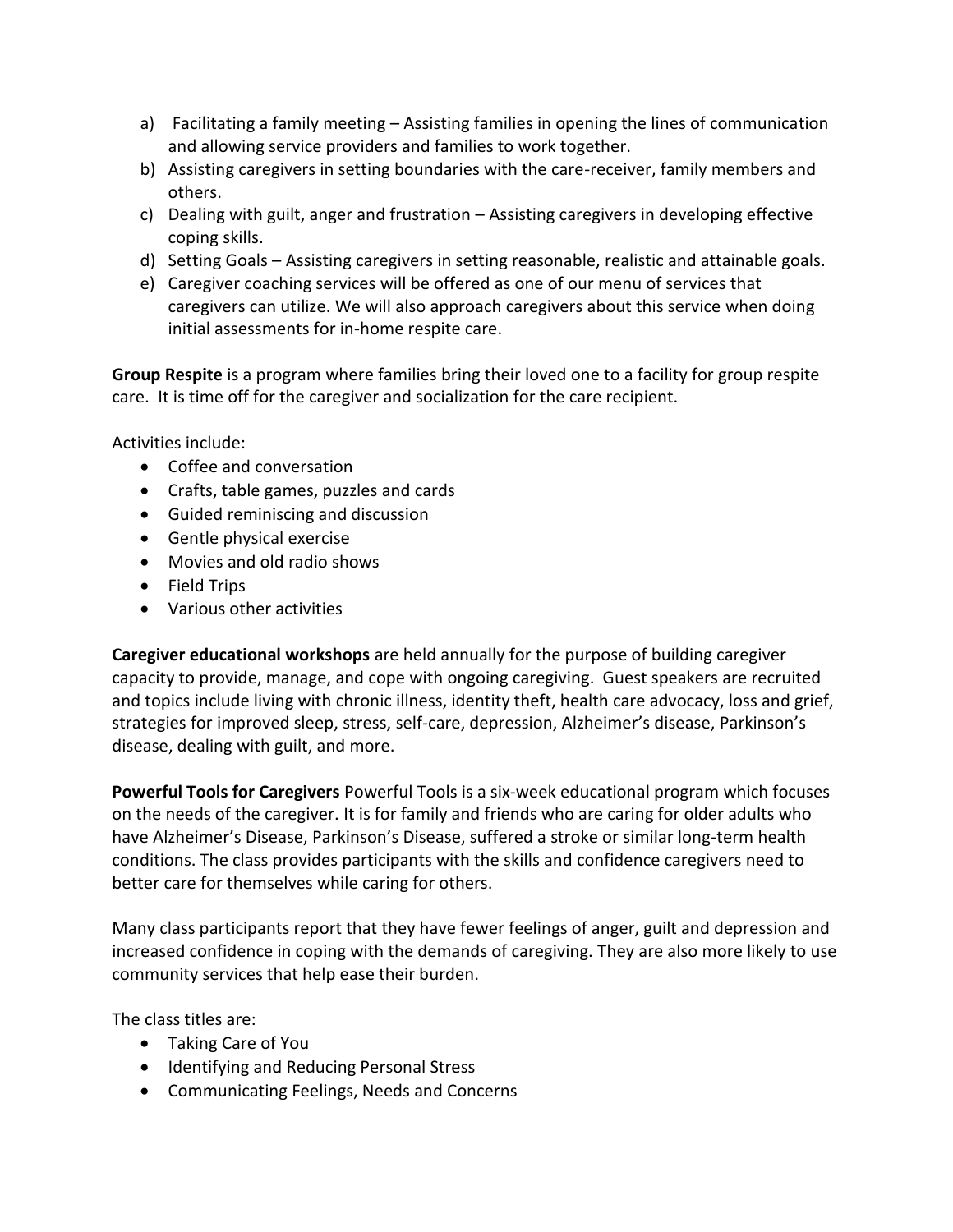- Communicating in Challenging Situations
- Learning from Our Emotions
- Mastering Caregiving Decisions

The Program coordinators are certified trainers for Powerful Tools for Caregiver Courses. In 2019 we are proposing to teach three sessions of Powerful Tools for Caregivers courses.

We are proposing to provide caregiver services in XYZ Counties.

## How Services will be Provided for Minority Families

WE CARE, INC. extends to all people regardless of race or national origin. Low-income minorities receive information and outreach the same way as non-minorities. We have had discussions with the Minnesota Board on Aging concerning outreach to Native Americans and they suggested that we let them know that we are available and wish to serve them, then wait and let them come to us if they wish. This culture has great respect for elders and in most cases, families and neighbors provide needed care.

For clients who are Latino or Hispanic we have had our brochure translated into Spanish in order to do outreach into these communities. We also have a Latino staff person in the urban area who has provided training to regional coordinators on the Latino culture and is willing to serve as an interpreter as needed. For clients who have limited English we will seek out interpreters in their native language. We are also fortunate to have on staff with our WE CARE, INC. Refugee Program numerous staff that can lend multicultural skills in working with a variety of ethnic groups.

We make sure that we are offering services to low income caregivers and care recipients by using a sliding fee for determining the cost sharing of respite hours and counseling sessions. There is no means testing and the client self-reports on his/her income range. Support groups are free and workshop registration fees are nominal with scholarships going to any qualified caregiver for whom paying the fee is a hardship. No caregiver is denied any of our services due WE CARE, INC. has extensive cultural competency training for staff which is conducted annually.

#### Outreach

We seek referrals from churches, service providers and community members for families who may benefit from caregiver services. This includes low income and/or minority clients. Our outreach efforts include, marketing through our micro site, on-going networking with churches, other aging service providers and community groups to keep them updated on our program and comfortable with exchanging referrals as appropriate. We also advertise through media sources such as local newspapers, radio and cable. Workshops often serve as an outreach opportunity because perspective clients who might not be ready to enroll for services will often feel comfortable attending a workshop. Caregivers who are currently enrolled in our program provide valuable outreach through word-of mouth.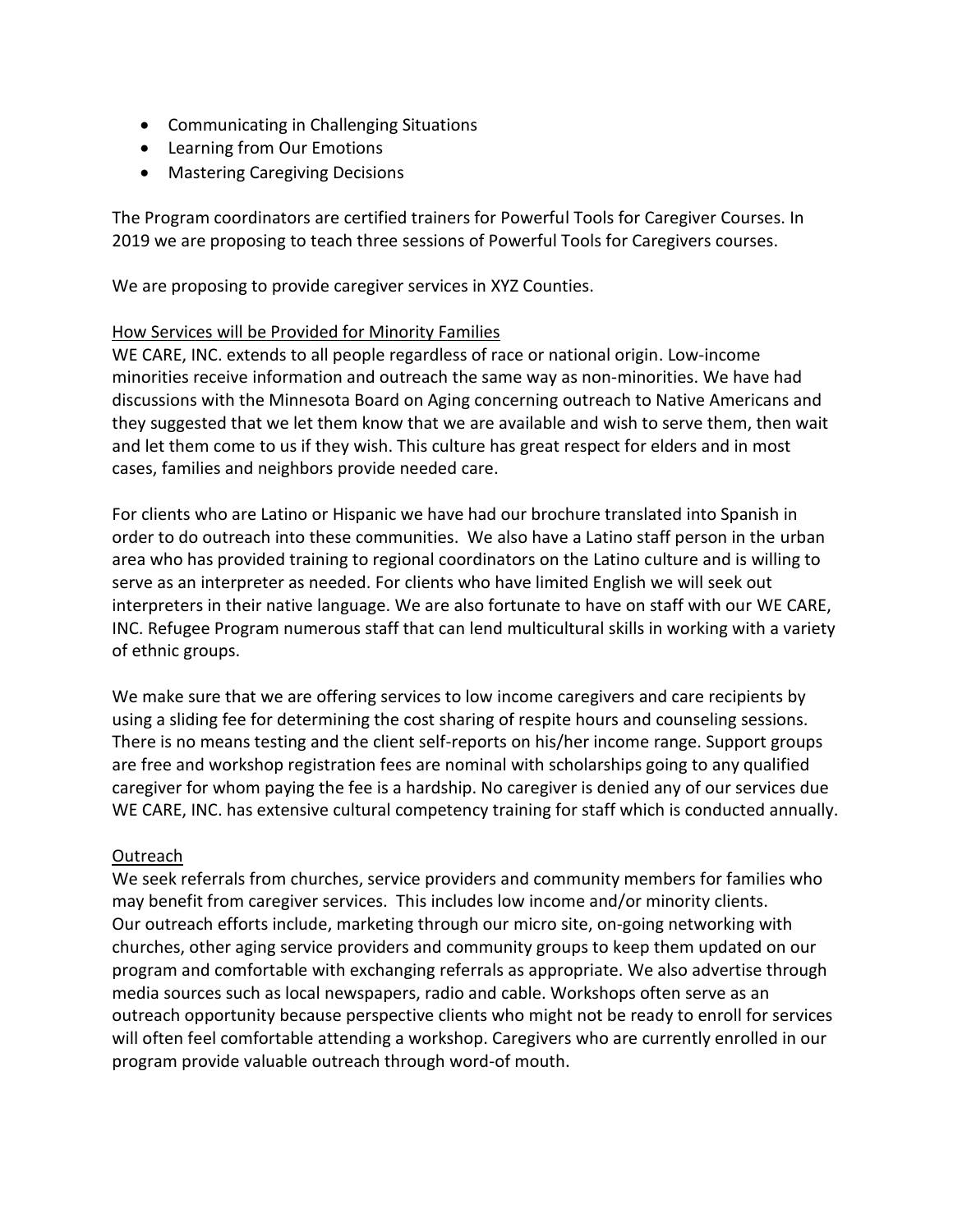We seek isolated caregivers by working with people who may have contact with families. An example for those that we contact for referrals include postal workers, meteor readers, pharmacists, doctors' offices, churches and grocery store workers. We also market our program through the Senior Linkage Line.

## **8. Request of Increase in Funding**

The caregiver support and respite program is requesting an increase in funding because the demand for caregiver services continues to increase each year. Our population continues to grow older and this trend will just continue in future years.

We continue to serve the most rural areas of the counties where services are few and far between. It costs our program more for time and mileage.

Finally, in 2018 we were unable to collect \$23, 661 in units served because we went over the units we contracted for in 2017.

# **9. Describe specific activities that will be undertaken to ensure accuracy and completeness of the participant data forms.**

Program coordinators complete an in-home assessment where the NAPIS form is filled out and signed by the caregiver. The program coordinators have received training on NAPIS forms to enhance accurate interpretation of questions. The program manager is monitoring program coordinators regarding the timely and accurate completion of NAPIS forms. Additional training on the NAPIS will occur in December, 2012 at the program coordinators in-service training. A single clerical staff has been assigned the task of managing the Land of the Dancing Sky Area Agency on Aging service area for NAPIS implementation. She informs the program manager and the program coordinator if any forms are missing or incomplete.

# 10. **Describe the projects plan to maintain and/or increase its level of services to targeted older persons. Describe outreach that will assist in recruiting target participants for the services.**

The WE CARE, INC. Caregiver Support and Respite Program serves informal caregivers who are taking care of family members or other individuals who are 60+ years of age and chronically ill. Preference is given to caregivers and care receivers with the greatest economic need through a cost sharing schedule for caregiver services and a policy of never turning clients away due to an inability to pay. Clients self-report on their income and there is no means testing. If clients have considerable out-of-pocket expenses for prescription drugs or other reasons, fees can be waived with the permission of the Land of the Dancing Sky Area Agency on Aging.

We seek referrals from churches, service providers and community members for families who may benefit from caregiver services. This includes low income and/or minority clients. Our outreach efforts include marketing through our micro site, on-going networking with churches, other aging service providers and community groups to keep them updated on our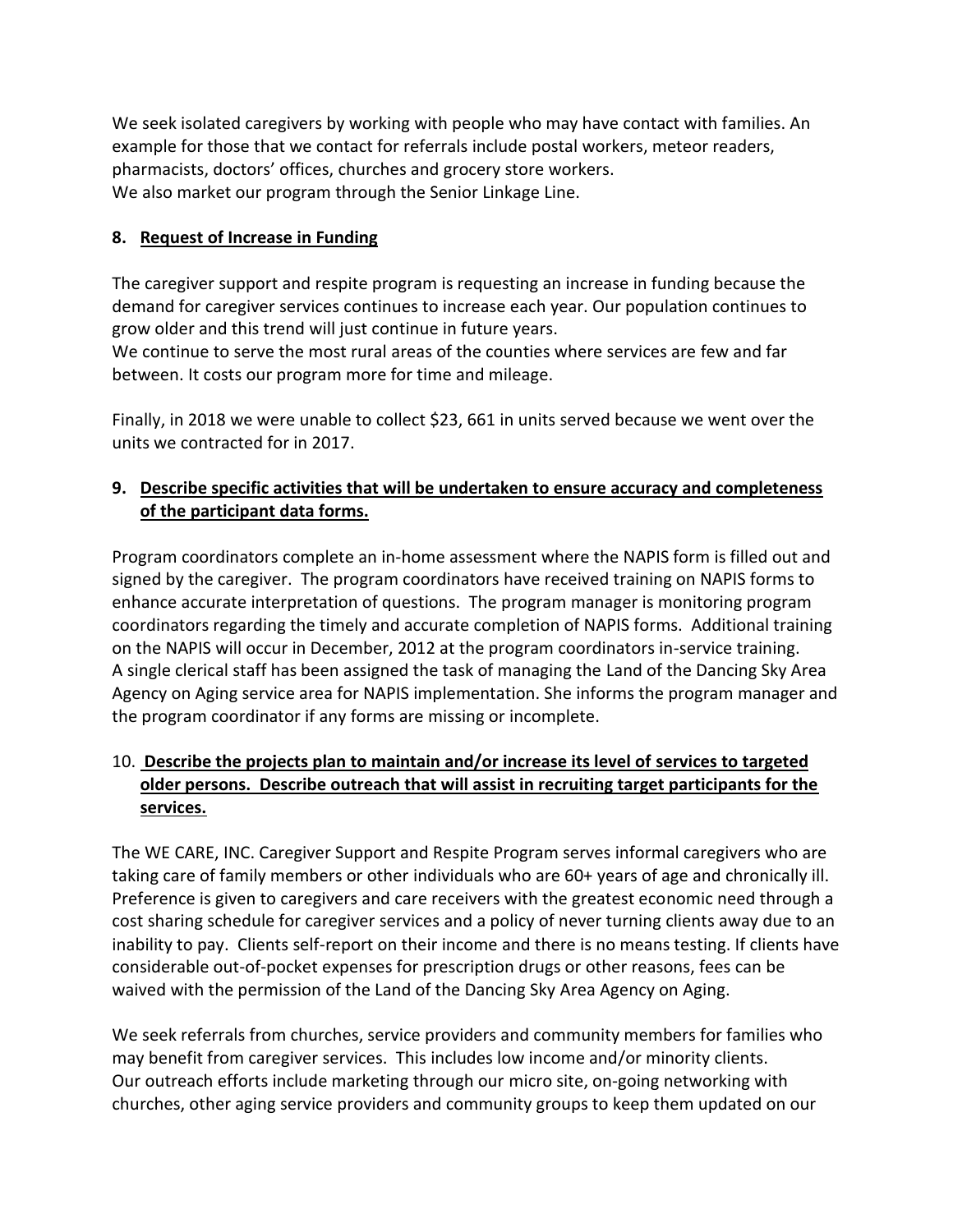program and comfortable with exchanging referrals as appropriate. We also advertise through media sources such as local newspapers, radio and cable. Workshops often serve as an outreach opportunity because perspective clients who might not be ready to enroll for services will often feel comfortable attending a workshop. Caregivers who are currently enrolled in our program provide valuable outreach through word-of mouth.

We seek isolated caregivers by working with people who may have contact with families. An example for those that we contact for referrals include postal workers, meter readers, pharmacists, physicians, discharge planners, churches, parish nurses and grocery store workers. We also market our program through the Senior Linkage Line.

# **11. A description of the project to monitor progress and method of sharing this information with the Land of the Dancing Sky AAA.**

Program progress is monitored through daily and monthly reports that feed into a quarterly report which is mailed to Land of the Dancing Sky Area Agency on Aging at the end of each quarter. The reports document the number of volunteers/volunteer hours and the number of people served with respite care, counseling, support groups, caregiver coaching and training and education.

## **12. Volunteer Involvement**

Volunteer recruitment is completed through referrals from churches, fraternal organizations, other services providers, community members and the media.

We also contract with the Senior Companion Program who provides Senior Companions trained to do respite work.

We also utilize AmeriCorps volunteers who each commit 450 hours annually to the respite program.

Each volunteer is screened, completes a background check and attends an eight-hour training session.

Each volunteer receives a volunteer manual which is updated annually to ensure we have the latest information on chronic illnesses etc.…

On-going in-service training and opportunities to attend workshops is provided to staff, volunteers and caregivers.

Volunteers provide respite care; assist us in disseminating information by attending health fairs, doing presentations and hanging posters in their communities.

Volunteer supervision is provided by the caregiver coordinator.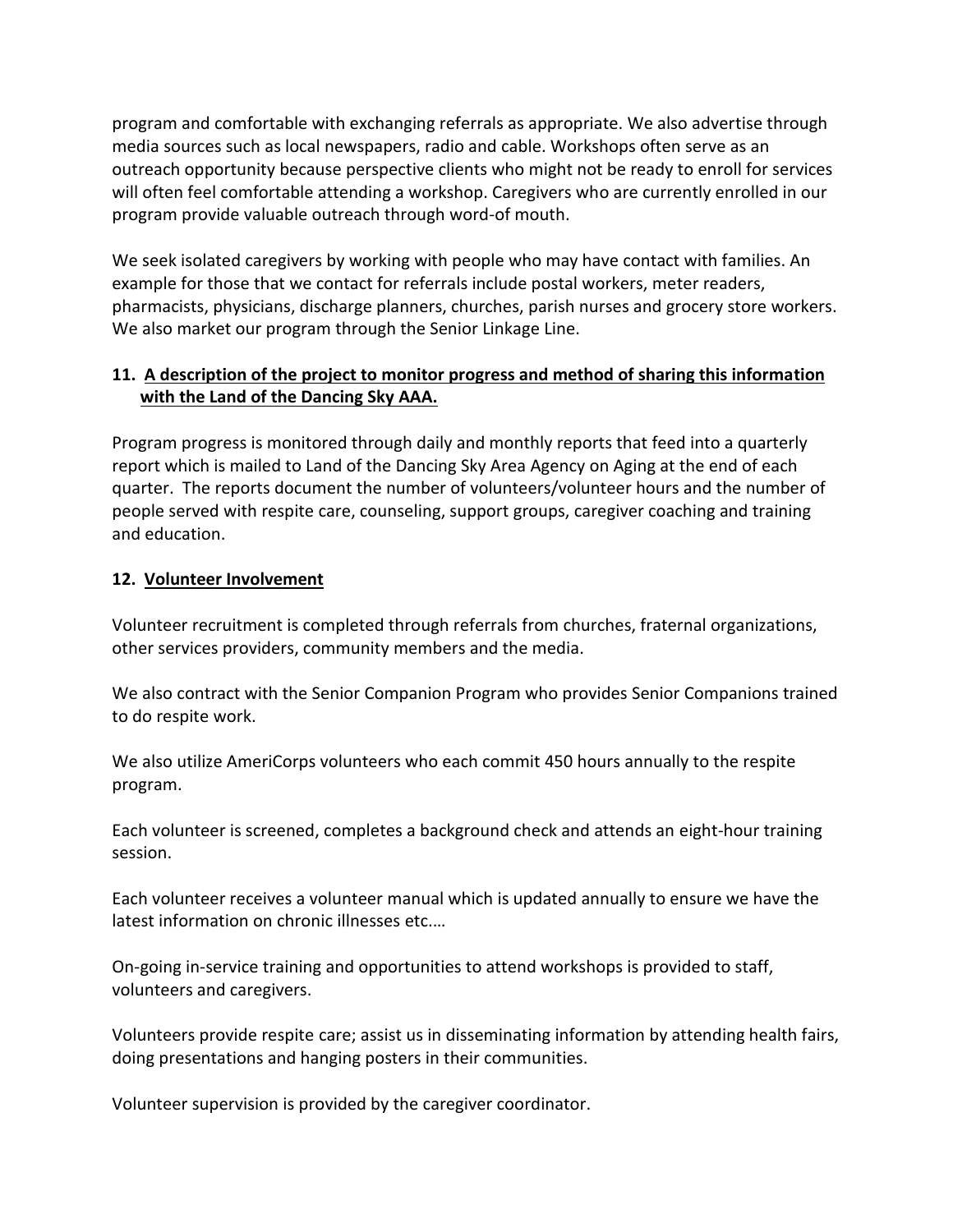Monthly reports are submitted by volunteers. AmeriCorps volunteers and Senior Companions are required to attend monthly in-service meetings. Finally, to ensure quality services, families and volunteers are called at least once a month to make sure the service is satisfactory.

## **13. Collaboration**

Currently, we partner with the following to exchange referrals, share training, and collaborate to bring a better service to caregivers. Our philosophy has always been to collaborate and not compete with other agencies.

*Land of the Dancing Sky staff including the Outreach Specialists and Senior Linkage Meals on Wheels Senior Companion Program/AmeriCorps Living at Home Block Nurse Programs County Social Services & Public Health Retired Senior Volunteer Program Alzheimer's Association Hospice Churches/Congregations Parish Nurses/ Ministerial Associations Experience Works County Coordinators on Aging Senior Citizens Clubs Senior Nutrition Programs Senior Linkage Line White Earth Community Health White Earth Nutrition Program Community Hospitals Community Clinics*

We work with these organizations by exchanging referrals. Part of our in-home assessment is going through a list of services that are available for caregivers in their community and asking them if they would be interested in receiving more information and if they give us permission we will make referrals to those service providers.

It is important to collaborate efforts to ensure that family's needs are being met. For example, a family may be utilizing hospice services, services through county social service programs and respite care through our agency.

Family caregivers are often providing 24-hour care for someone and benefit from utilizing as many services that are available to them.

We also collaborate with senior service provider which enables many agencies to pool resources to conduct productive workshops.